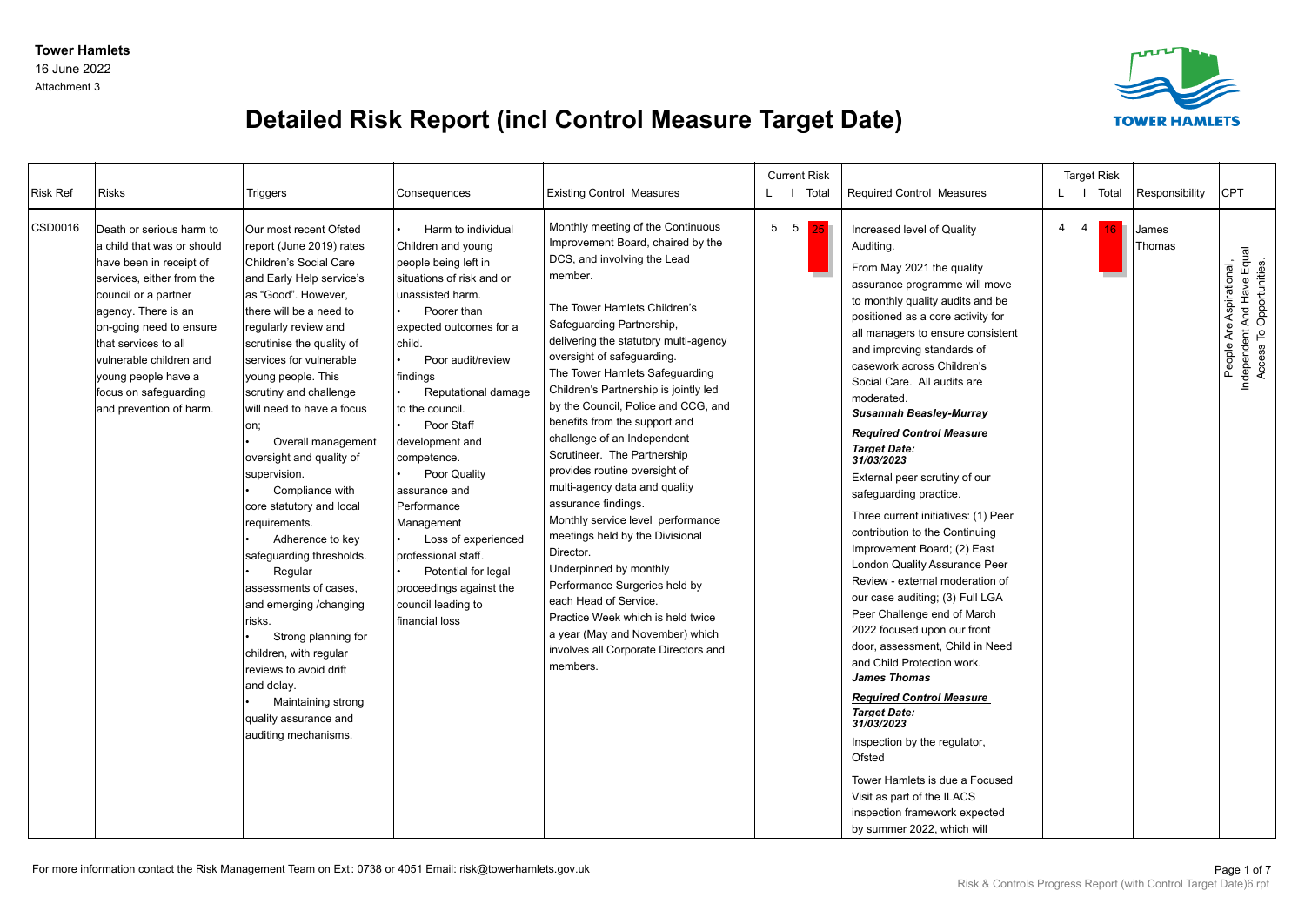| <b>Risk Ref</b> | <b>Risks</b>                            | Triggers                                                                                                                                                                                                                                                                                                                                                                                                                                                                                            | Consequences                                                                                                                                                                                                                                                                                                                                                                                                                                                                                                                       | <b>Existing Control Measures</b>                                                                                                                                                                                                                                                                                                                                                                                                                                                                                                                                    | <b>Current Risk</b><br>L   Total  | <b>Required Control Measures</b>                                                                                                                                                                                                                                                                                                                                                                                                                                                                                                                                                                                                                                                                   | <b>Target Risk</b><br>L I Total                   | Responsibility     | <b>CPT</b> |
|-----------------|-----------------------------------------|-----------------------------------------------------------------------------------------------------------------------------------------------------------------------------------------------------------------------------------------------------------------------------------------------------------------------------------------------------------------------------------------------------------------------------------------------------------------------------------------------------|------------------------------------------------------------------------------------------------------------------------------------------------------------------------------------------------------------------------------------------------------------------------------------------------------------------------------------------------------------------------------------------------------------------------------------------------------------------------------------------------------------------------------------|---------------------------------------------------------------------------------------------------------------------------------------------------------------------------------------------------------------------------------------------------------------------------------------------------------------------------------------------------------------------------------------------------------------------------------------------------------------------------------------------------------------------------------------------------------------------|-----------------------------------|----------------------------------------------------------------------------------------------------------------------------------------------------------------------------------------------------------------------------------------------------------------------------------------------------------------------------------------------------------------------------------------------------------------------------------------------------------------------------------------------------------------------------------------------------------------------------------------------------------------------------------------------------------------------------------------------------|---------------------------------------------------|--------------------|------------|
|                 |                                         |                                                                                                                                                                                                                                                                                                                                                                                                                                                                                                     |                                                                                                                                                                                                                                                                                                                                                                                                                                                                                                                                    |                                                                                                                                                                                                                                                                                                                                                                                                                                                                                                                                                                     |                                   | provide external scrutiny of our<br>safeguarding practice against the<br>national inspection benchmarks.<br>Annual Conversation with Ofsted<br>indicated this will be within 12<br>months from July 2021.<br><b>James Thomas</b><br><b>Required Control Measure</b><br><b>Target Date:</b><br>31/03/2023<br><b>Tower Hamlets Safeguarding</b><br>Children's Partnership and<br>increased quality assurance.<br>The THSCP has planned for 21/22<br>and 22/23 an increased level of<br>quality assurance, including<br>multi-agency case audits and<br><b>Safeguarding Child Practice</b><br>Reviews.<br><b>James Thomas</b><br><b>Required Control Measure</b><br><b>Target Date:</b><br>31/03/2023 |                                                   |                    |            |
| CSD0024         | Written Statement of<br>Action required | Local area joint SEND<br>inspection has identified<br>poor quality and<br>oversight of EHC plans<br>including the annual<br>review and failure to<br>meet the 20-week<br>statutory requirement for<br><b>EHCP</b> completion.<br>Annual reviews not<br>completed within<br>statutory timelines.<br>Insufficient capacity<br>within SEN Caseworkers<br>Insufficient funding to<br>meet increasing demand<br>for EHCP<br>Negative feedback from<br>parents/carers and<br>children and young<br>people | Local area joint SEND<br>inspection has confirmed<br>a Written Statement of<br>Action is required with 4<br>areas of significant<br>weaknesses identified.<br>Local area required to<br>respond to identified<br>areas for improvement<br>through a formal Written<br><b>Statement of Action</b><br>(WSoA) to the<br>Department for Education<br>(DfE)<br>Local area unable to meet<br>the needs of children and<br>young people with SEND<br>Increased pressure on<br>the DSG<br>Statutory deadlines not<br>met and poor response | Recovery plans<br>Recovery plan in place to address<br>known weakness:<br>EHCP and timeliness and quality<br>Annual reviews<br>DSG recovery plan in place<br>Send Improvement Action Plan and<br>the Witten Statement of Action with<br>oversight from SEND Improvement<br>Board<br>DSG Recovery plan in place<br>Weekly monitoring of EHCP<br>timeliness and quality includes<br>Educational Psychology and<br>therapy advices<br>Capacity of the SEN Caseworkers<br>increased to address increased<br>demand and process out of date<br>EHCPs and Annual Reviews. | 5 <sub>4</sub><br>20 <sub>1</sub> | Action owners - John O'Shea,<br>Lewis Teasdale, Emma Shelton<br>Increase the number of SEN<br>Caseworkers.<br>Implement EHCP and Annual<br>review workflow tracking<br>through Synergy.<br>Implement quality Assurance<br>process for EHCPs and annual<br>reviews and associated<br>workforce training and<br>development.<br>Signpost available support to<br>parents/cares prior to requesting<br>an EHCP needs assessment.<br>John O'Shea<br><b>Required Control Measure</b><br><b>Target Date:</b><br>31/07/2022                                                                                                                                                                               | $\mathbf{3}$<br>$\overline{4}$<br>12 <sup>°</sup> | Steve<br>Nyakatawa |            |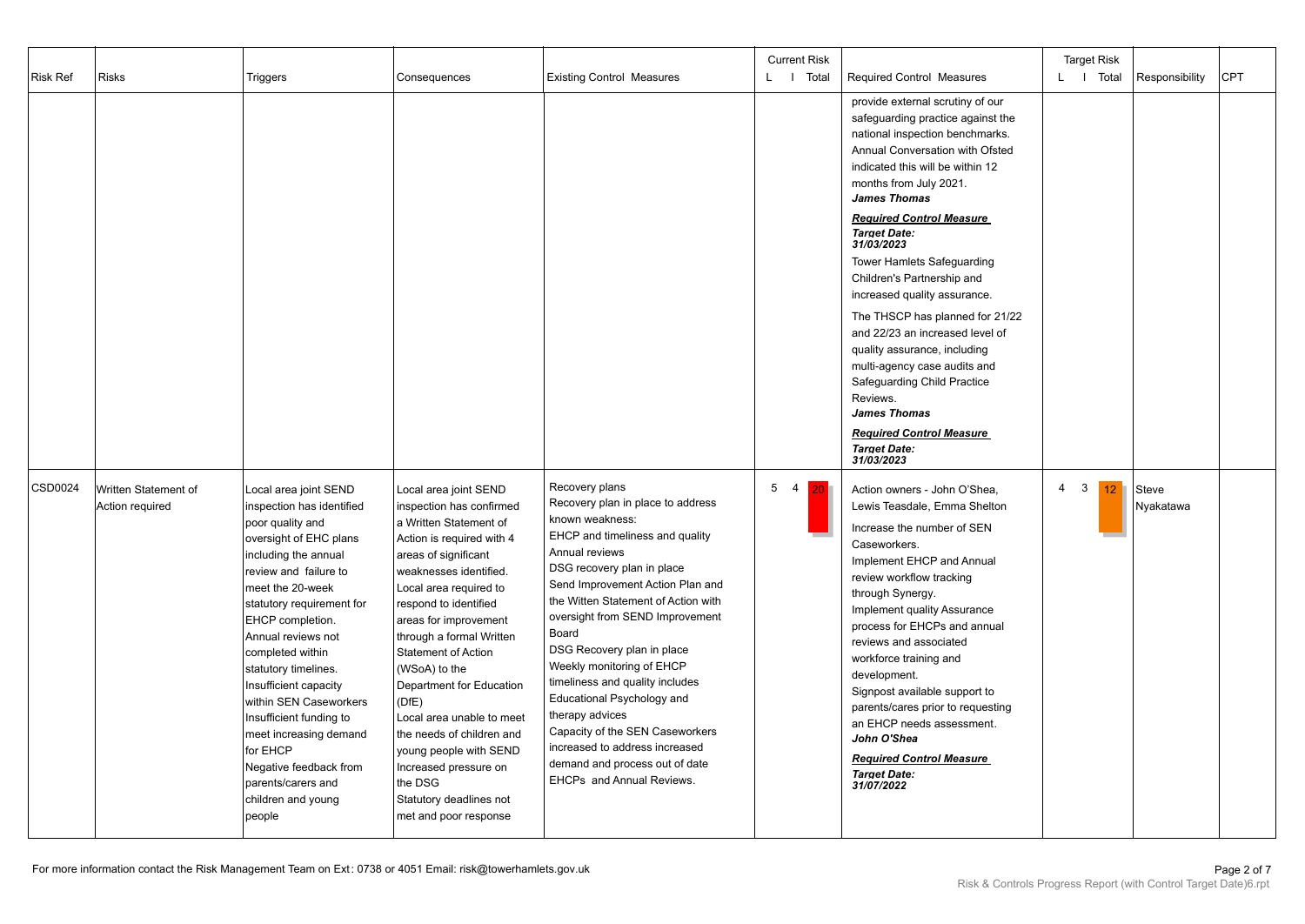| <b>Risk Ref</b> | <b>Risks</b>                                                                                                                                                                                                                                                                  | Triggers                                                                                                                                                                                                                                                                                                                                                                                                                                                                    | Consequences                                                                                                                                                                                                                                                                                                                                                   | <b>Existing Control Measures</b>                                                                                                                                                                                                                                                                                                                                                                                                                                                                                                                                                                                                                                                                                                                                                                                                                                                                                                                                 | <b>Current Risk</b><br>L   Total | <b>Required Control Measures</b>                                                                                                                                                                                                                                                                                                                                                                                                                                                                                                                                                                                                                                       | <b>Target Risk</b><br>L   Total | Responsibility | <b>CPT</b>                                                                                 |
|-----------------|-------------------------------------------------------------------------------------------------------------------------------------------------------------------------------------------------------------------------------------------------------------------------------|-----------------------------------------------------------------------------------------------------------------------------------------------------------------------------------------------------------------------------------------------------------------------------------------------------------------------------------------------------------------------------------------------------------------------------------------------------------------------------|----------------------------------------------------------------------------------------------------------------------------------------------------------------------------------------------------------------------------------------------------------------------------------------------------------------------------------------------------------------|------------------------------------------------------------------------------------------------------------------------------------------------------------------------------------------------------------------------------------------------------------------------------------------------------------------------------------------------------------------------------------------------------------------------------------------------------------------------------------------------------------------------------------------------------------------------------------------------------------------------------------------------------------------------------------------------------------------------------------------------------------------------------------------------------------------------------------------------------------------------------------------------------------------------------------------------------------------|----------------------------------|------------------------------------------------------------------------------------------------------------------------------------------------------------------------------------------------------------------------------------------------------------------------------------------------------------------------------------------------------------------------------------------------------------------------------------------------------------------------------------------------------------------------------------------------------------------------------------------------------------------------------------------------------------------------|---------------------------------|----------------|--------------------------------------------------------------------------------------------|
|                 |                                                                                                                                                                                                                                                                               | Lack of data for local<br>area to have shared<br>understanding of<br>outcomes for children<br>and young people with<br><b>SEND</b><br>Growth bid submitted<br>and accepted to<br>increase capacity in the<br><b>SEN Team.</b>                                                                                                                                                                                                                                               | times to communications<br>from parents/carers<br>Lack of confidence and<br>trust in SEND provision in<br>the local area<br>No oversight of overall<br>performance for children<br>and young people with<br>SEND across Education,<br>Health and Care                                                                                                          |                                                                                                                                                                                                                                                                                                                                                                                                                                                                                                                                                                                                                                                                                                                                                                                                                                                                                                                                                                  |                                  |                                                                                                                                                                                                                                                                                                                                                                                                                                                                                                                                                                                                                                                                        |                                 |                |                                                                                            |
| CSDLA000        | Special Educational<br>Needs (SEN) Budgets<br>over-spend including<br>transport costs. There<br>remains a significant<br>deficit in the High Needs<br>Funding block subject to a<br>Management Plan<br>monitored by the DFE $-$<br>which will be updated for<br>October 2021. | Local population growth<br>along with the numbers<br>of children with very<br>complex needs.<br>Significant influx of<br>children with complex<br>needs move into the<br>borough from abroad.<br>New legal framework<br>extends Council duties to<br>children 0-25.<br>Not enough special<br>school places locally.<br>The quality of data held<br>on the system produces<br>inconsistent data reports<br>and a lack of clarity in<br>terms of the real picture<br>for SEN. | Pressure on service<br>resources and budgets<br>Over stretched staff can't<br>complete statutory duties<br>in a timely fashion.<br>Parents take out tribunals<br>against the Council who<br>award them expensive<br>placements<br>Data does not accurately<br>reflect the correct<br>numbers and the finance<br>module is ineffective in<br>tracking spending. | Monthly monitoring of budgets in<br>place.<br>Monthly monitoring of budgets in<br>place.<br>New budget codes set up to<br>separate different elements of<br>funding and improve tracking of<br>spending.<br>New requests of assessment<br>tracked.<br>SEN Grant funds ceased in 2017<br>and so the current additions to<br>capacity within the service are<br>being sourced by the Children's<br>Finance Team - who are also<br>working on the DSG Recovery plan<br>above.<br>New IT system to be procured<br>though implementation has been<br>delayed. Present IT system modified<br>to accommodate new reporting<br>requirements.<br>New budget codes set up to<br>separate different elements of<br>funding and improve tracking of<br>spending.<br>New requests for EHCP<br>assessment tracked.<br>all new requests for EHCP<br>assessments are now tracked.<br>Improved SEN IT system in place<br>and compliant with all aspects of<br>new legal framework | 5 <sub>4</sub><br>20             | Children's Digital Steering Board<br>The MIS for SEN, Synergy is<br>undergoing a full review from the<br>Children's Digital Steering Board<br>and the data issues are currently<br>scrutinised by the SEND<br>Improvement Board.<br>John O'Shea<br><b>Required Control Measure</b><br><b>Target Date:</b><br>31/12/2021<br>Further training<br>Further training and work on<br>quality assurance and tracking<br>systems is being put in place with<br>the Strategy and Performance<br>team - This work is being<br>scrutinised and monitored by the<br>SEND Improvement Board.<br>John O'Shea<br><b>Required Control Measure</b><br><b>Target Date:</b><br>31/12/2021 | $\overline{4}$<br>4<br>16       | John O'Shea    | A Dynamic Outcomes-Based<br>Council Using Digital Innovation<br>And Partnership Working To |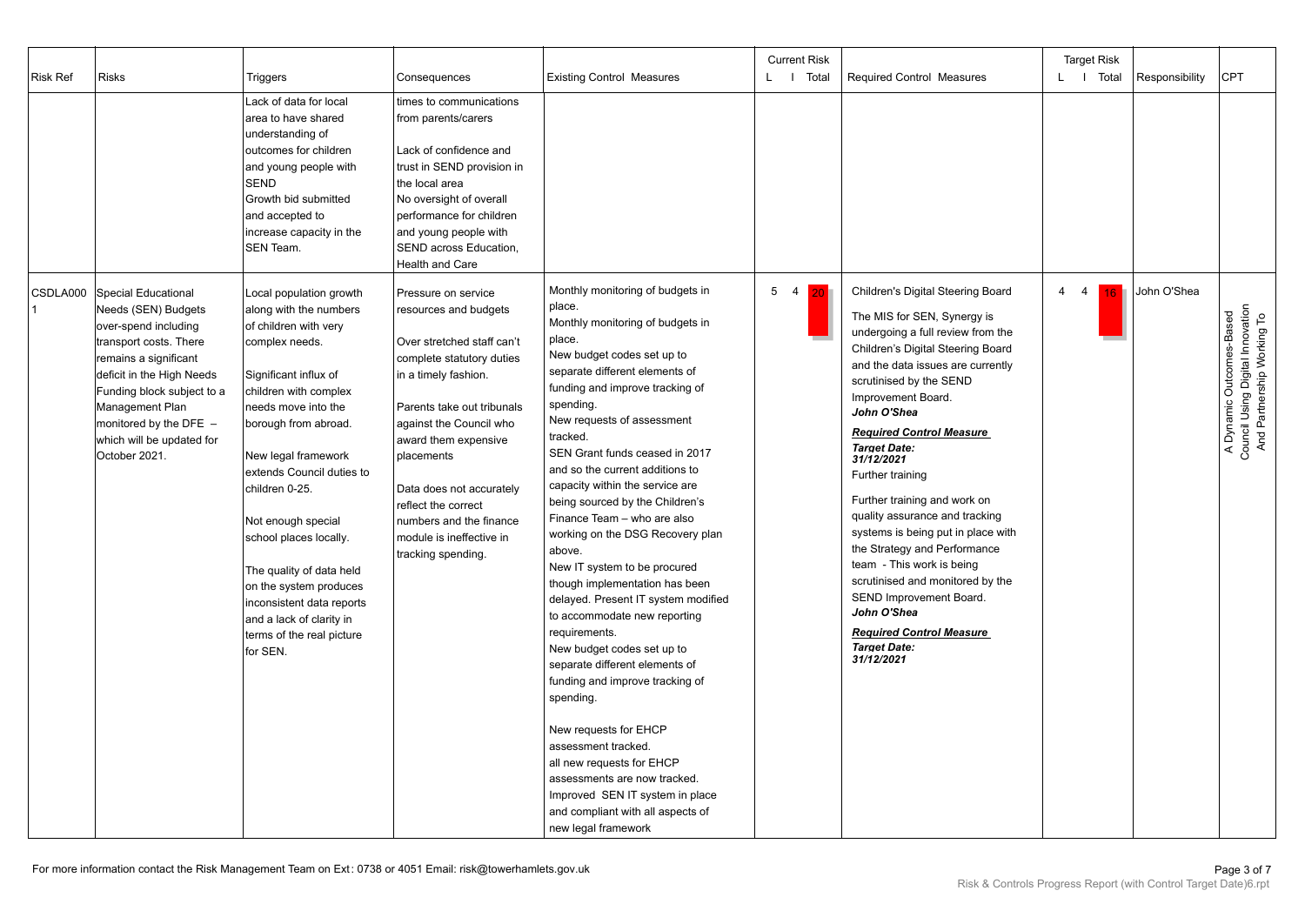| Risk Ref | <b>Risks</b>                      | Triggers                                                                                                                                                                              | Consequences                                                                                                                                                                                                                                                               | <b>Existing Control Measures</b>                                                                                                                                                                                                                                                                                                                                                                                                                                                                                                                                                                                         | <b>Current Risk</b><br>L I Total | Required Control Measures                                                                                                                                                                                                                                                                                                                                                                                                                                                       | <b>Target Risk</b><br>L I Total<br>Responsibility            | <b>CPT</b>                                                                         |
|----------|-----------------------------------|---------------------------------------------------------------------------------------------------------------------------------------------------------------------------------------|----------------------------------------------------------------------------------------------------------------------------------------------------------------------------------------------------------------------------------------------------------------------------|--------------------------------------------------------------------------------------------------------------------------------------------------------------------------------------------------------------------------------------------------------------------------------------------------------------------------------------------------------------------------------------------------------------------------------------------------------------------------------------------------------------------------------------------------------------------------------------------------------------------------|----------------------------------|---------------------------------------------------------------------------------------------------------------------------------------------------------------------------------------------------------------------------------------------------------------------------------------------------------------------------------------------------------------------------------------------------------------------------------------------------------------------------------|--------------------------------------------------------------|------------------------------------------------------------------------------------|
|          |                                   |                                                                                                                                                                                       |                                                                                                                                                                                                                                                                            | Improved dedicated SEN IT system<br>in place and compliant with all<br>aspects of new legal framework<br>Training<br>Service Staff have undergone<br>recent training (May 2021).<br>Funding<br>The use of the Government capital<br>funding for SEND has meant that 3<br>special schools have been<br>expanded to meet current capacity<br>and additional resource bases have<br>been set up in 2 primary schools. A<br>further £2.8million pounds of<br>funding has been received and<br>working with the Schools<br>Sufficiency team and schools we<br>will continue to expand resource<br>provision in local schools. |                                  |                                                                                                                                                                                                                                                                                                                                                                                                                                                                                 |                                                              |                                                                                    |
| CSD0025  | Poor pupil placement<br>planning. | Surplus places above<br>expected limits -schools<br>not full to capacity<br>Lack planning and future<br>projection of school<br>places based on birth<br>rate and demographic<br>data | Schools with deficit<br>budgets as per pupil<br>funding declines or<br>Schools full to capacity<br>and no places for<br>additional pupils in the<br>Borough<br>Transport costs increase<br>if pupils go out of<br>Borough<br>Borough does not meet<br>its statutory duties | Planning and Oversight<br>SEND School Sufficiency Plan 2021<br>$-2023$<br><b>Primary Review School</b><br>Organisation Changes Plan<br>Sustaining Church of England<br>Provision in Tower Hamlets<br>Oversight from Capital Programme<br>Board                                                                                                                                                                                                                                                                                                                                                                           | 3 <sub>5</sub><br>15             | Data analysis<br>More precise data on<br>demographics considering the<br>impact of the pandemic, declining<br>birth rates, Brexit and pan-<br>London migration patterns<br>Families moving out of the<br>Borough/London as a result of<br>Brexit and/or more flexible<br>working arrangements<br>Anlysis for be refined to include<br>different localities across the<br>Borough.<br><b>Terry Bryan</b><br><b>Required Control Measure</b><br><b>Target Date:</b><br>28/11/2022 | 5<br>$\overline{1}$<br>$5\overline{)}$<br>Steve<br>Nyakatawa | People Are Aspirational,<br>Independent And Have Equal<br>Access To Opportunities. |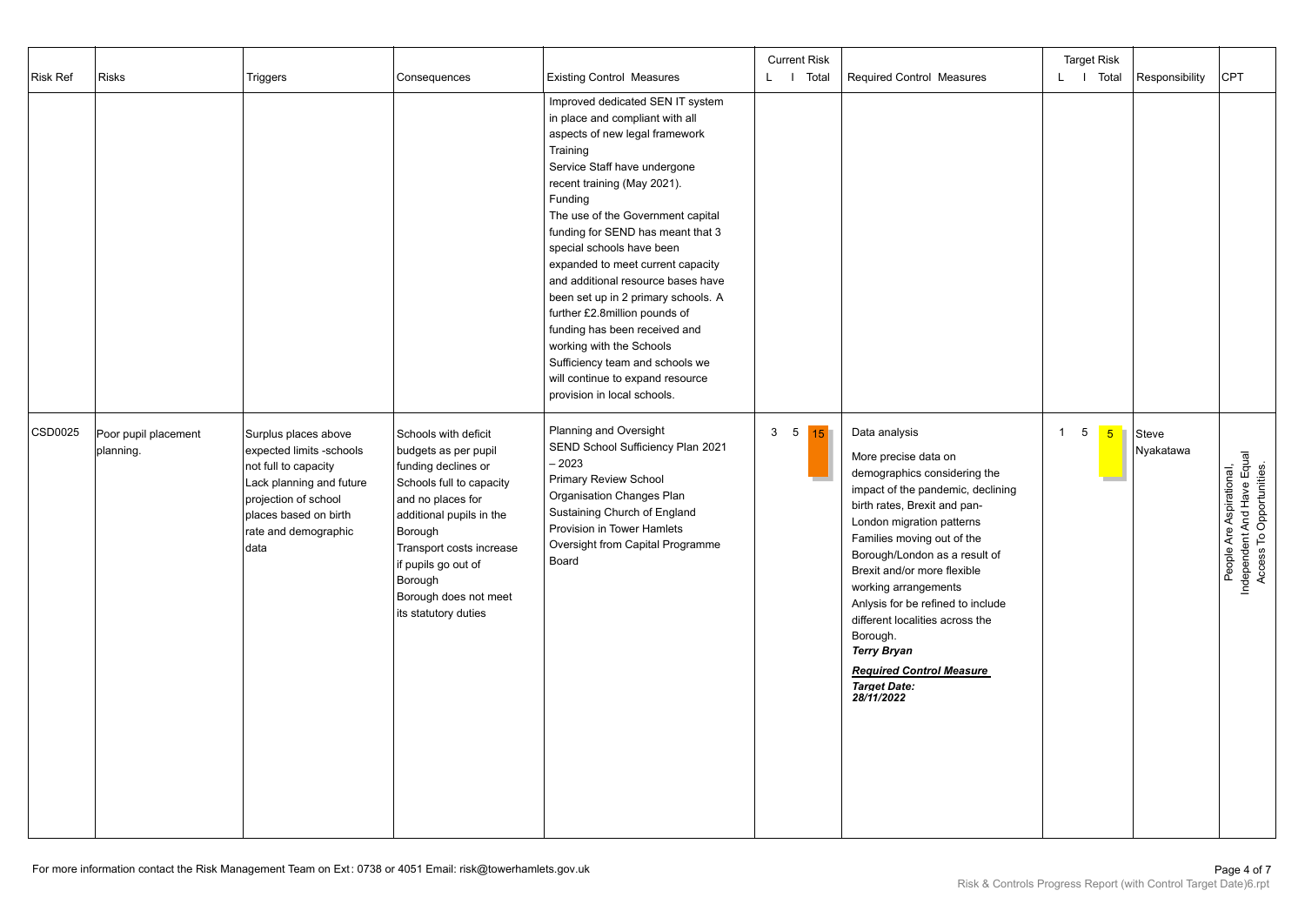| <b>Risk Ref</b> | <b>Risks</b>                                                                                                                                                                                                                                                                                                                                                                                                                                                                                                                                                                                                                                                                                                                                                                                                                                                                                  | Triggers                                                                                                                                                                                                                                                                                                                                                                                                                                                                                                                                                                                                                                                                                                                                                                                                                                                                                                                                                                                                                                                                                                                                        | Consequences                                                                                                                                                                                                                                                                                                                                   | <b>Existing Control Measures</b>                                                                                                                                                                                                                                                                                                                                                                                                                                          | <b>Current Risk</b><br>Total<br>LI. | <b>Required Control Measures</b>                                                                                                                                                                                                                                                                                                                                                                                                                                                                                                                                                                                                                                                                                                                                                                                                                                                                                                                                                                                                                                                                                                                                                                                                                                                                                                                                                                                         | <b>Target Risk</b><br>L   Total | Responsibility                 | <b>CPT</b>                                                                         |
|-----------------|-----------------------------------------------------------------------------------------------------------------------------------------------------------------------------------------------------------------------------------------------------------------------------------------------------------------------------------------------------------------------------------------------------------------------------------------------------------------------------------------------------------------------------------------------------------------------------------------------------------------------------------------------------------------------------------------------------------------------------------------------------------------------------------------------------------------------------------------------------------------------------------------------|-------------------------------------------------------------------------------------------------------------------------------------------------------------------------------------------------------------------------------------------------------------------------------------------------------------------------------------------------------------------------------------------------------------------------------------------------------------------------------------------------------------------------------------------------------------------------------------------------------------------------------------------------------------------------------------------------------------------------------------------------------------------------------------------------------------------------------------------------------------------------------------------------------------------------------------------------------------------------------------------------------------------------------------------------------------------------------------------------------------------------------------------------|------------------------------------------------------------------------------------------------------------------------------------------------------------------------------------------------------------------------------------------------------------------------------------------------------------------------------------------------|---------------------------------------------------------------------------------------------------------------------------------------------------------------------------------------------------------------------------------------------------------------------------------------------------------------------------------------------------------------------------------------------------------------------------------------------------------------------------|-------------------------------------|--------------------------------------------------------------------------------------------------------------------------------------------------------------------------------------------------------------------------------------------------------------------------------------------------------------------------------------------------------------------------------------------------------------------------------------------------------------------------------------------------------------------------------------------------------------------------------------------------------------------------------------------------------------------------------------------------------------------------------------------------------------------------------------------------------------------------------------------------------------------------------------------------------------------------------------------------------------------------------------------------------------------------------------------------------------------------------------------------------------------------------------------------------------------------------------------------------------------------------------------------------------------------------------------------------------------------------------------------------------------------------------------------------------------------|---------------------------------|--------------------------------|------------------------------------------------------------------------------------|
| CDCYJ000        | Incidents of serious<br>violence where<br>children/young people are<br>simultaneously open to<br>YJS and CSC (current<br>CIN, CP, CLA, or Care<br>Leavers) have<br>perpetrated harm or been<br>victims of harm.<br>Incidents of serious<br>violence where<br>children/young people are<br>simultaneously open to<br>YJS and CSC (current<br>CIN, CP, CLA, or Care<br>Leavers) have<br>perpetrated harm or been<br>victims of harm. Since the<br>last update on<br>this Risk Register (which<br>ran until 31/01/2020),<br>there have been<br>2020-2021 - 10 serious<br>youth violence incidents<br>notified to QA - 6 known<br>to YJ at the time;<br>2021-2022 - 16 serious<br>youth violence incidents<br>notified to QA - one of<br>these escalated to $DF -$<br>4 known to YJ at time and<br>1 prior 2022-2023 (to<br>date) - 5 serious youth<br>violence notified to QA -<br>4 known to YJ | <b>Tensions between</b><br>groups of children<br>continue to be a concern<br>within LBTH. The<br>children involved at times<br>may consider<br>themselves to be aligned<br>to a particular group but<br>this is transitory. There is<br>a far greater concern<br>around co-offending<br>groups within LBTH than<br>gangs. Children move<br>between co-offending<br>groups rather than<br>belonging to an identified<br>gang. There has been an<br>increase in children<br>being arrested for<br>possession with intent to<br>supply (PWITS) class A<br>drugs which have in<br>some cases been linked<br>to violence. The children<br>coming to light for<br>incidences of violence<br>are appropriately<br>responded to through the<br>embedded safeguarding<br>processes. There is now<br>a risk and harm<br>assessment for children<br>open to children's social<br>care which allows an<br>improved understanding<br>of the risk and harm<br>pertained to children to<br>allow for targeted,<br>bespoke support for<br>each child. Additional<br>support is provided<br>through the support<br>workers within the<br>exploitation service to | Risk of serious harm or<br>death to the young people<br>concerned. Risk of harm<br>to community members<br>who may inadvertantly<br>become caught up in the<br>incident. Reputational risk<br>to Local Authority and<br>poor media coverage.<br>LBTH still ranks in the top<br>30 YOT's across the<br>country for youth<br>violence in London. | Better co-ordination of intelligence<br>through the appointment of a data<br>analyst<br>A Data Manager has been<br>appointed in the YJS in 2018. An<br>Exploitation Team was set up in<br>Children's Social Care in 2018. A<br>Data Analyst was appointed in the<br>Exploitation Team in January 2020.<br>Partnership working between YJS,<br>Exploitation, Police, MAPPA and<br>through the monthly multi-agency<br>MARP meetings will monitor and<br>control this risk. | 3 <sub>4</sub><br>12 <sup>°</sup>   | Targetted or/and specialist<br>intervention<br>Targetted or/and specialist<br>intervention with young people<br>and their families from a range of<br>services within the Community<br>Safety partnership. Monitoring of<br>intelligence through the monthly<br>gangs unit meetings (with the<br>expectation that YJS<br>representative is invited if a case<br>open to YJS is up for discussion)<br>and daily police intelligence<br>meetings in the Youth Justice<br>Service. Regular reviews to<br>assist risk management using the<br>monthly MARP Panel.<br>Serious Youth Violence Strategy<br>and steering group currently in<br>process - lead is Rachel<br>Ringham, Exploitation Team.<br>Continue the development of the<br>locations work to make<br>community spaces and places<br>safer for children. Ensure that<br>appropriate representatives are<br>in attendance a MACE to ensure<br>the child's network is<br>represented. Development of the<br>adolescent offer across the<br>division is currently underway to<br>ensure an effective framework to<br>manage harm and risk outside of<br>the home. Start to develop a plan<br>for more intensive support at a<br>lower level to try to prevent the<br>escalation of risk and harm that is<br>evidentially clear from the<br>research done<br><b>Susannah Beasley-Murray</b><br><b>Required Control Measure</b><br><b>Target Date:</b><br>30/09/2022 | 3<br>$\mathbf{3}$<br>9          | Susannah<br>Beasley-Murr<br>ay | People Are Aspirational,<br>Independent And Have Equal<br>Access To Opportunities. |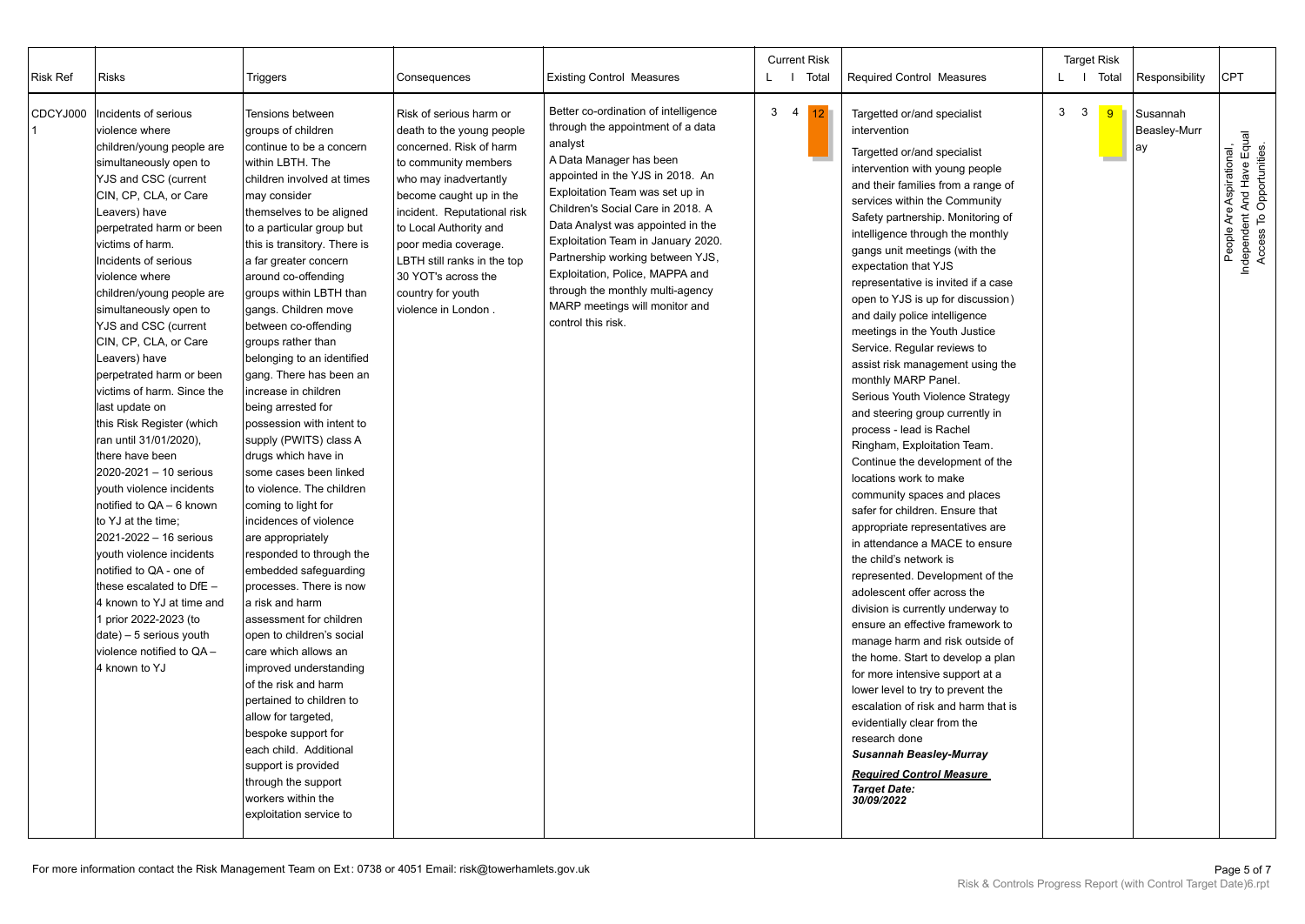| <b>Risk Ref</b> | <b>Risks</b>                                                                                                                                                                                                                                                                                                                                                                                   | Triggers                                                                                                                                                                                                                                                                                                                                                           | Consequences                                                                                                                                                                                                                                                                                                                                                                                                                                                 | <b>Existing Control Measures</b>                                                                                                                                                                                                                                                                                                                                                                                                 | <b>Current Risk</b><br>L I Total | <b>Required Control Measures</b>                                                                                                                                                                                                                                                                                                                                                                            | <b>Target Risk</b><br>L   Total     | Responsibility     | <b>CPT</b>                                                                                 |
|-----------------|------------------------------------------------------------------------------------------------------------------------------------------------------------------------------------------------------------------------------------------------------------------------------------------------------------------------------------------------------------------------------------------------|--------------------------------------------------------------------------------------------------------------------------------------------------------------------------------------------------------------------------------------------------------------------------------------------------------------------------------------------------------------------|--------------------------------------------------------------------------------------------------------------------------------------------------------------------------------------------------------------------------------------------------------------------------------------------------------------------------------------------------------------------------------------------------------------------------------------------------------------|----------------------------------------------------------------------------------------------------------------------------------------------------------------------------------------------------------------------------------------------------------------------------------------------------------------------------------------------------------------------------------------------------------------------------------|----------------------------------|-------------------------------------------------------------------------------------------------------------------------------------------------------------------------------------------------------------------------------------------------------------------------------------------------------------------------------------------------------------------------------------------------------------|-------------------------------------|--------------------|--------------------------------------------------------------------------------------------|
|                 |                                                                                                                                                                                                                                                                                                                                                                                                | provide intensive,<br>relational based work<br>with children who have<br>been harmed through<br>violence. There are also<br>a number of third sector<br>organisations across<br>Tower Hamlets who<br>provide additional<br>support.                                                                                                                                |                                                                                                                                                                                                                                                                                                                                                                                                                                                              |                                                                                                                                                                                                                                                                                                                                                                                                                                  |                                  |                                                                                                                                                                                                                                                                                                                                                                                                             |                                     |                    |                                                                                            |
| 3               | CSDSC000 Quality of practice could<br>be impacted negatively by<br>an increased staff churn<br>as a result of high<br>caseloads, poor service<br>offer and ineffective<br>management. currently<br>case-loads remain at an<br>acceptable level, although<br>with the increased<br>demand they are<br>currently higher than<br>previously. These are<br>reviewed regularly by the<br>DD and CD. | The combined impact of<br>Covid, austerity and<br>Brexit.                                                                                                                                                                                                                                                                                                          | Inability to meet statutory<br>responsibilities to<br>expected standards. Poor<br>decision-making for<br>children and ineffective<br>impact of professional<br>practice on children's<br>outcomes. Increase in<br>escalations by QA staff<br>as well as partners.<br>Increase in staff leaving,<br>exit interview and other<br>feedback indicating<br>ineffective practice<br>system; SW health<br>Checks; complaints;<br>JR/legal challenges.               | Monitoring<br>Staff recruitment and retention data<br>is reviewed monthly at the divisional<br>improvement board.                                                                                                                                                                                                                                                                                                                | 3 <sup>3</sup><br>$\overline{9}$ | <b>Recruitment and Retention</b><br>On going recruitment campaign,<br>online and within the media. We<br>ensure high levels of retention<br>through maintain low caseload<br>and staff support.<br><b>Sam Nair</b><br><b>Required Control Measure</b><br><b>Target Date:</b><br>31/03/2022                                                                                                                  | $2 \quad 3$<br>6                    | Sam Nair           | A Dynamic Outcomes-Based<br>Council Using Digital Innovation<br>And Partnership Working To |
| <b>CSD0026</b>  | Failure to provide<br>sufficient childcare.                                                                                                                                                                                                                                                                                                                                                    | Insufficient places to<br>support the provision of<br>the free early education<br>entitlements (FEEE) due<br>to closure of PVI settings<br>because of falling<br>demand or other financial<br>challenges for settings<br>during and<br>post-pandemic.<br>Historically, a low take<br>up has been attributed to<br>Cultural factors of the<br>large BAME population | Eligible parents may not<br>be able to access a FEEE<br>place (or a place near<br>enough to their home).<br>This would be especially<br>true for Early Learning for<br>2-year olds and/ or 30<br>Hours Childcare.<br>Could lead to LBTH failing<br>in statutory duties; "Local<br>authorities are required to<br>ensure sufficient<br>childcare."<br>Community perception of<br>increased Covid risk to<br>BAME may see providers<br>reduce funded places in | Funding, planning and publicity<br>So far funding of FEEE has<br>remained at "normal" level, however<br>since Spring 2021, funding is to be<br>paid based on actual numbers<br>attending; income may not now<br>cover expenditure for providers.<br>Currently planning business support<br>for providers towards recovery.<br>Increased publicity and outreach,<br>introduction of 'parent portal' to<br>make application easier | 2 <sub>1</sub><br>8              | Communication<br>Promotion and publicity of FEEE to<br>encourage eligible parents to take<br>up their place.<br>Specific work with providers to<br>help them to promote themselves<br>and to maximise their occupancy.<br>Update information to dispel Covid<br>myths. (exploring co- production<br>with HV)<br><b>Abdul Quddus</b><br><b>Required Control Measure</b><br><b>Target Date:</b><br>31/12/2021 | $\overline{2}$<br>$\mathbf{3}$<br>6 | Steve<br>Nyakatawa |                                                                                            |